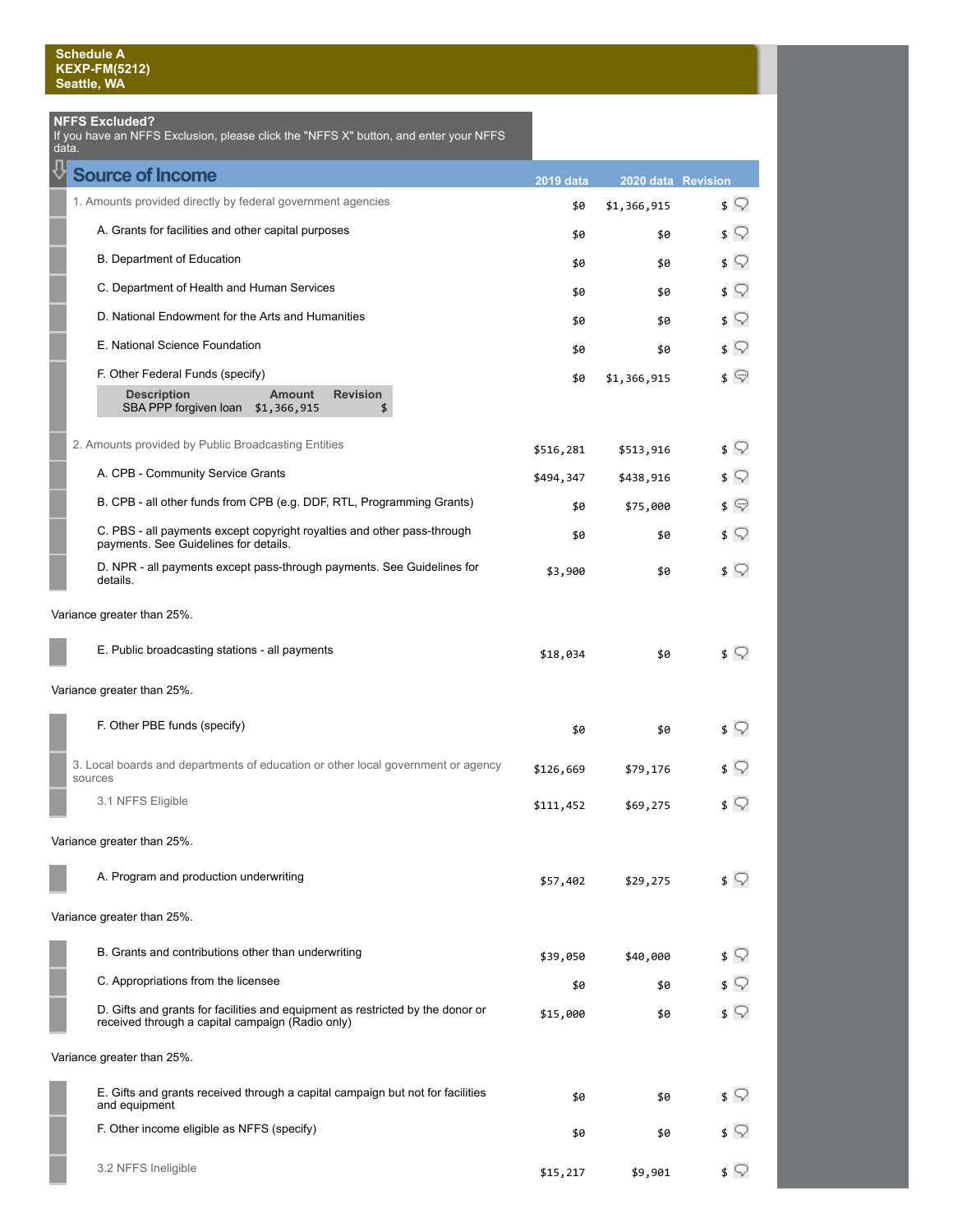Variance greater than 25%.

| A. Rental income                                                                                                                   | \$0      | \$0     | Q<br>\$    |
|------------------------------------------------------------------------------------------------------------------------------------|----------|---------|------------|
| <b>B.</b> Fees for services                                                                                                        | \$12,630 | \$9,901 | \$ V       |
| C. Licensing fees (not royalties – see instructions for Line 15)                                                                   | \$0      | \$0     | ≴ ⊊        |
| D. Gifts and grants for facilities and equipment as restricted by the donor or<br>received through a capital campaign (TV only)    | \$0      | \$0     | \$ V       |
| E. Other income ineligible for NFFS inclusion                                                                                      | \$2,587  | \$0     | ≴ ⊊        |
| Variance greater than 25%.                                                                                                         |          |         |            |
| 4. State boards and departments of education or other state government or agency<br>sources                                        | \$5,070  | \$8,269 | \$ V       |
| 4.1 NFFS Eligible                                                                                                                  | \$5,070  | \$8,269 | \$ V       |
| Variance greater than 25%.                                                                                                         |          |         |            |
| A. Program and production underwriting                                                                                             | \$5,070  | \$0     | ≴ ⊊        |
| Variance greater than 25%.                                                                                                         |          |         |            |
| B. Grants and contributions other than underwriting                                                                                | \$0      | \$8,269 | \$ V       |
| C. Appropriations from the licensee                                                                                                | \$0      | \$0     | \$ V       |
| D. Gifts and grants for facilities and equipment as restricted by the donor or<br>received through a capital campaign (Radio only) | \$0      | \$0     | s V        |
| E. Gifts and grants received through a capital campaign but not for facilities<br>and equipment                                    | \$0      | \$0     | \$ V       |
| F. Other income eligible as NFFS (specify)                                                                                         | \$0      | \$0     | \$ V       |
| 4.2 NFFS Ineligible                                                                                                                | \$0      | \$0     | s V        |
| A. Rental income                                                                                                                   | \$0      | \$0     | ≴ ⊊        |
| <b>B.</b> Fees for services                                                                                                        | \$0      | \$0     | s V        |
| C. Licensing fees (not royalties – see instructions for Line 15)                                                                   | \$0      | \$0     | Q.         |
| D. Gifts and grants for facilities and equipment as restricted by the donor or<br>received through a capital campaign (TV only)    | \$0      | \$0     | \$ ़       |
| E. Other income ineligible for NFFS inclusion                                                                                      | \$0      | \$0     | $\sqrt{ }$ |
| 5. State colleges and universities                                                                                                 | \$11,468 | \$0     | \$ ?       |
| 5.1 NFFS Eligible                                                                                                                  | \$11,468 | \$0     | ≴ ⊊        |
| Variance greater than 25%.                                                                                                         |          |         |            |
| A. Program and production underwriting                                                                                             | \$11,468 | \$0     | $\sqrt{ }$ |
| Variance greater than 25%.                                                                                                         |          |         |            |
| B. Grants and contributions other than underwriting                                                                                | \$0      | \$0     | \$ V       |
| C. Appropriations from the licensee                                                                                                | \$0      | \$0     | 9          |
| D. Gifts and grants for facilities and equipment as restricted by the donor or<br>received through a capital campaign (Radio only) | \$0      | \$0     | \$ V       |
| E. Gifts and grants received through a capital campaign but not for facilities<br>and equipment                                    | \$0      | \$0     | \$ V       |
| F. Other income eligible as NFFS (specify)                                                                                         | \$0      | \$0     | \$ ∑       |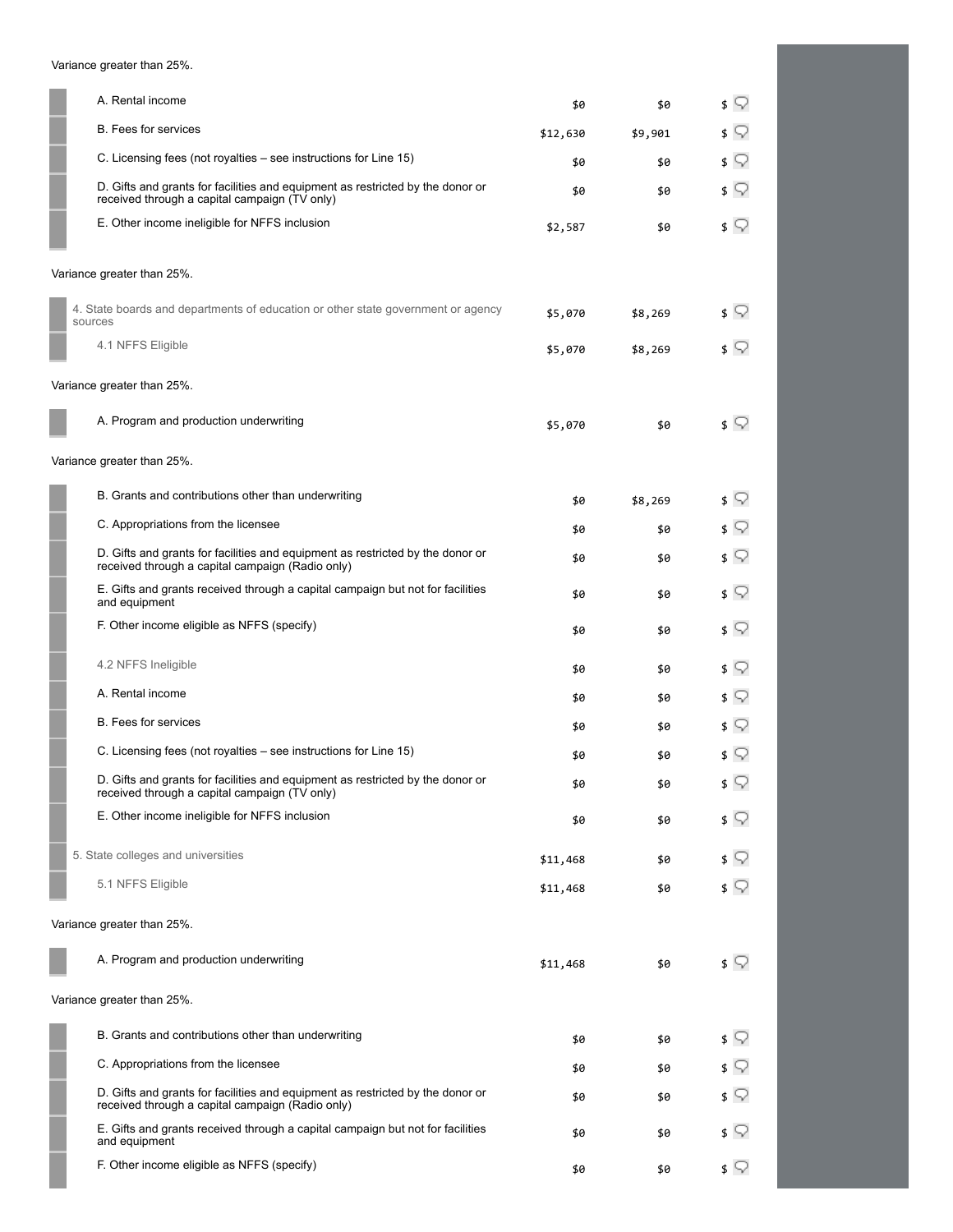| 5.2 NFFS Ineligible                                                                                                                | \$0      | \$0      | ≴ ⊊                       |
|------------------------------------------------------------------------------------------------------------------------------------|----------|----------|---------------------------|
| A. Rental income                                                                                                                   | \$0      | \$0      | Q<br>\$                   |
| <b>B.</b> Fees for services                                                                                                        | \$0      | \$0      | \$ V                      |
| C. Licensing fees (not royalties – see instructions for Line 15)                                                                   | \$0      | \$0      | s Q                       |
| D. Gifts and grants for facilities and equipment as restricted by the donor or<br>received through a capital campaign (TV only)    | \$0      | \$0      | ≴ ⊊                       |
| E. Other income ineligible for NFFS inclusion                                                                                      | \$0      | \$0      | ≴ ⊊                       |
| 6. Other state-supported colleges and universities                                                                                 | \$0      | \$9,920  | s ♡                       |
| 6.1 NFFS Eligible                                                                                                                  | \$0      | \$9,920  | s V                       |
| A. Program and production underwriting                                                                                             | \$0      | \$9,920  | ≴ ⊊                       |
| B. Grants and contributions other than underwriting                                                                                | \$0      | \$0      | s Q                       |
| C. Appropriations from the licensee                                                                                                | \$0      | \$0      | ≰ ♀                       |
| D. Gifts and grants for facilities and equipment as restricted by the donor or<br>received through a capital campaign (Radio only) | \$0      | \$0      | \$ V                      |
| E. Gifts and grants received through a capital campaign but not for facilities<br>and equipment                                    | \$0      | \$0      | \$ ?                      |
| F. Other income eligible as NFFS (specify)                                                                                         | \$0      | \$0      | \$ ?                      |
| 6.2 NFFS Ineligible                                                                                                                | \$0      | \$0      | s V                       |
| A. Rental income                                                                                                                   | \$0      | \$0      | s V                       |
| <b>B.</b> Fees for services                                                                                                        | \$0      | \$0      | \$ V                      |
| C. Licensing fees (not royalties – see instructions for Line 15)                                                                   | \$0      | \$0      | \$ ∑                      |
| D. Gifts and grants for facilities and equipment as restricted by the donor or<br>received through a capital campaign (TV only)    | \$0      | \$0      | ≴ ⊊                       |
| E. Other income ineligible for NFFS inclusion                                                                                      | \$0      | \$0      | $\mathfrak{s} \mathbb{Q}$ |
| 7. Private colleges and universities                                                                                               | \$84,274 | \$32,800 | ▽                         |
| 7.1 NFFS Eligible                                                                                                                  | \$84,124 | \$32,800 | ≰ ⊊                       |
| Variance greater than 25%.                                                                                                         |          |          |                           |
| A. Program and production underwriting                                                                                             | \$84,124 | \$32,800 | ≴ ♀                       |
| Variance greater than 25%.                                                                                                         |          |          |                           |
| B. Grants and contributions other than underwriting                                                                                | \$0      | \$0      | \$ ?                      |
| C. Appropriations from the licensee                                                                                                | \$0      | \$0      | \$ V                      |
| D. Gifts and grants for facilities and equipment as restricted by the donor or<br>received through a capital campaign (Radio only) | \$0      | \$0      | ≴ ∑                       |
| E. Gifts and grants received through a capital campaign but not for facilities<br>and equipment                                    | \$0      | \$0      | \$ V                      |
| F. Other income eligible as NFFS (specify)                                                                                         | \$0      | \$0      | s V                       |
| 7.2 NFFS Ineligible                                                                                                                | \$150    | \$0      | \$ ?                      |
| Variance greater than 25%.                                                                                                         |          |          |                           |
| A. Rental income                                                                                                                   | \$0      | \$0      | \$ V                      |
| <b>B.</b> Fees for services                                                                                                        | \$150    | \$0      | $\sqrt{ }$                |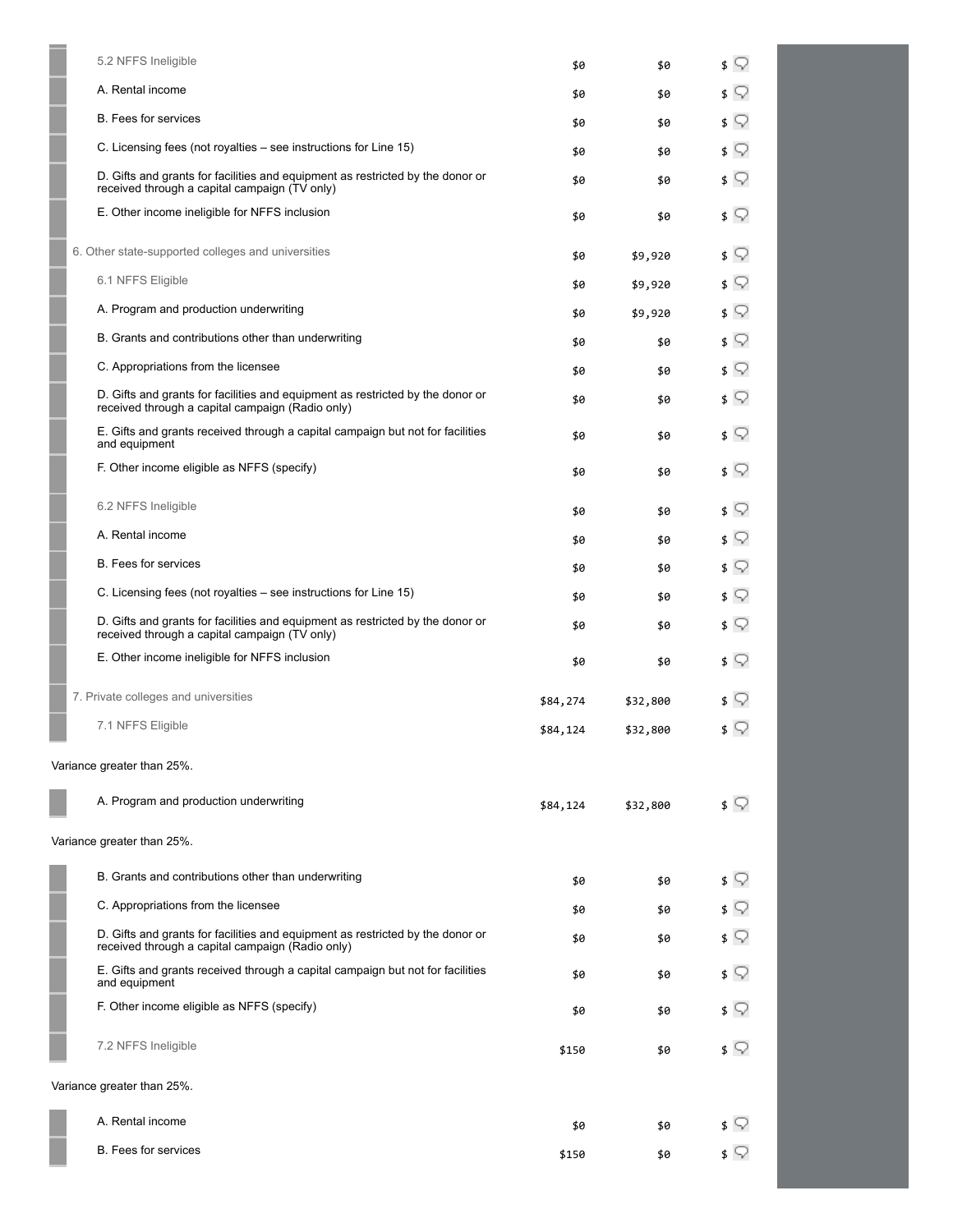| C. Licensing fees (not royalties – see instructions for Line 15)                                                                   | \$0         | \$0         | ≴ ⊊        |
|------------------------------------------------------------------------------------------------------------------------------------|-------------|-------------|------------|
| D. Gifts and grants for facilities and equipment as restricted by the donor or<br>received through a capital campaign (TV only)    | \$0         | \$0         | $\sqrt{ }$ |
| E. Other income ineligible for NFFS inclusion                                                                                      | \$0         | \$0         | \$ ?       |
| 8. Foundations and nonprofit associations                                                                                          | \$686,081   | \$471,571   | \$ V       |
| 8.1 NFFS Eligible                                                                                                                  | \$673,712   | \$471,571   | \$ ∑       |
| Variance greater than 25%.                                                                                                         |             |             |            |
| A. Program and production underwriting                                                                                             | \$618,755   | \$407,815   | \$ ∑       |
| Variance greater than 25%.                                                                                                         |             |             |            |
| B. Grants and contributions other than underwriting                                                                                | \$54,957    | \$63,756    | \$ ?       |
| C. Gifts and grants for facilities and equipment as restricted by the donor or<br>received through a capital campaign (Radio only) | \$0         | \$0         | ≴ ⊊        |
| D. Gifts and grants received through a capital campaign but not for facilities<br>and equipment                                    | \$0         | \$0         | ≴ ⊊        |
| E. Other income eligible as NFFS (specify)                                                                                         | \$0         | \$0         | ≴ ⊊        |
| 8.2 NFFS Ineligible                                                                                                                | \$12,369    | \$0         | ≴ ⊊        |
| Variance greater than 25%.                                                                                                         |             |             |            |
| A. Rental income                                                                                                                   | \$0         | \$0         | ≴ ⊊        |
| <b>B.</b> Fees for services                                                                                                        | \$7,282     | \$0         | ≴ ⊊        |
| Variance greater than 25%.                                                                                                         |             |             |            |
| C. Licensing fees (not royalties – see instructions for Line 15)                                                                   | \$0         | \$0         | \$ V       |
| D. Gifts and grants for facilities and equipment as restricted by the donor or<br>received through a capital campaign (TV only)    | \$0         | \$0         | V          |
| E. Other income ineligible for NFFS inclusion                                                                                      | \$5,087     | \$0         | \$ ?       |
| Variance greater than 25%.                                                                                                         |             |             |            |
|                                                                                                                                    |             |             |            |
| 9. Business and Industry                                                                                                           | \$2,241,841 | \$1,215,767 | \$ ∑       |
| 9.1 NFFS Eligible                                                                                                                  | \$2,090,061 | \$1,181,692 | ≰ ⊊        |
| Variance greater than 25%.                                                                                                         |             |             |            |
| A. Program and production underwriting                                                                                             | \$2,046,901 | \$1,170,844 | \$ ♡       |
| Variance greater than 25%.                                                                                                         |             |             |            |
| B. Grants and contributions other than underwriting                                                                                | \$19,308    | \$0         | \$ ∑       |
| Variance greater than 25%.                                                                                                         |             |             |            |
| C. Gifts and grants for facilities and equipment as restricted by the donor or<br>received through a capital campaign (Radio only) | \$23,852    | \$10,848    | ≴ ∑        |
| Variance greater than 25%.                                                                                                         |             |             |            |

D. Gifts and grants received through a capital campaign but not for facilities

Variance greater than 25%.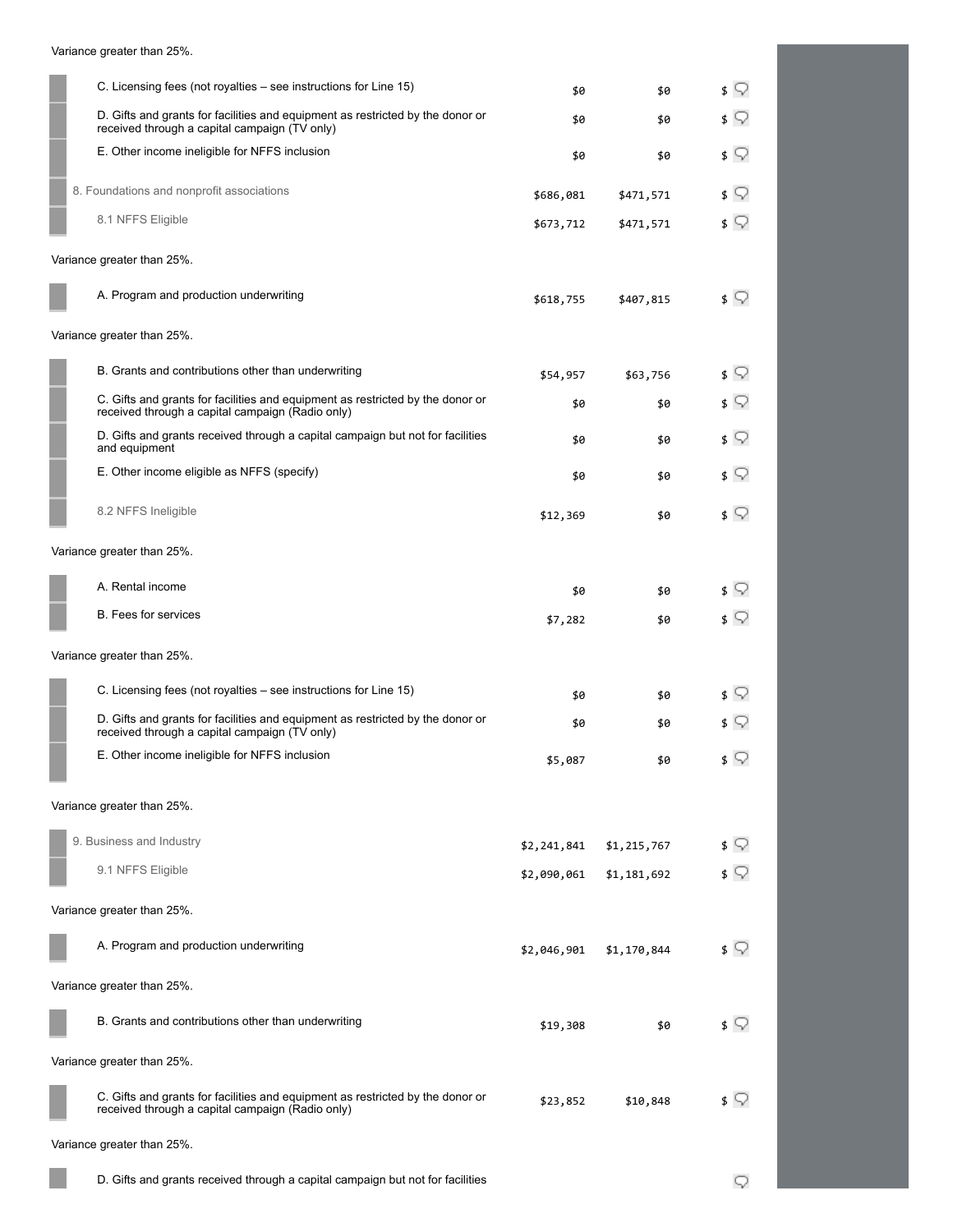| and equipment                                                                                                                                                                            | \$0         | \$0                | \$    |
|------------------------------------------------------------------------------------------------------------------------------------------------------------------------------------------|-------------|--------------------|-------|
| E. Other income eligible as NFFS (specify)                                                                                                                                               | \$0         | \$0                | \$ V  |
| 9.2 NFFS Ineligible                                                                                                                                                                      | \$151,780   | \$34,075           | \$ V  |
| Variance greater than 25%.                                                                                                                                                               |             |                    |       |
| A. Rental income                                                                                                                                                                         | \$36,024    | \$9,432            | \$ ∑  |
| Variance greater than 25%.                                                                                                                                                               |             |                    |       |
| <b>B.</b> Fees for services                                                                                                                                                              | \$74,469    | \$15,362           | \$ 52 |
| Variance greater than 25%.                                                                                                                                                               |             |                    |       |
| C. Licensing fees (not royalties – see instructions for Line 15)                                                                                                                         | \$0         | \$0                | \$ V  |
| D. Gifts and grants for facilities and equipment as restricted by the donor or<br>received through a capital campaign (TV only)                                                          | \$0         | \$0                | \$ V  |
| E. Other income ineligible for NFFS inclusion                                                                                                                                            | \$41,287    | \$9,281            | \$ V  |
| <b>Description</b><br><b>Amount</b><br><b>Revision</b><br>Insurance Compensation<br>\$9,281<br>\$                                                                                        |             |                    |       |
| Variance greater than 25%.                                                                                                                                                               |             |                    |       |
| 10. Memberships and subscriptions (net of membership bad debt expense)                                                                                                                   |             |                    |       |
|                                                                                                                                                                                          | \$3,448,375 | \$4,371,503        | \$ ∑  |
| Variance greater than 25%.                                                                                                                                                               |             |                    |       |
| 10.1 NFFS Exclusion – Fair market value of premiums that are not of<br>insubstantial value                                                                                               | \$215,363   | \$300,992          | \$ ∑  |
| Variance greater than 25%.                                                                                                                                                               |             |                    |       |
| 10.2 NFFS Exclusion – All bad debt expenses from NFFS eligible revenues<br>including but not limited to pledges, underwriting, and membership (unless<br>netted elsewhere in Schedule A) | \$44,183    | \$1,621            | \$ V  |
| 2019 data<br>2020 data                                                                                                                                                                   |             |                    |       |
| 10.3 Total number of contributors.<br>v<br>21,547<br>27,042                                                                                                                              |             |                    |       |
| Variance greater than 25%.                                                                                                                                                               |             |                    |       |
| 11. Revenue from Friends groups less any revenue included on line 10<br>2019 data<br>2020 data                                                                                           | \$0         | \$0                | \$ ∑  |
| 11.1 Total number of Friends<br>0<br>0<br>v<br>contributors.                                                                                                                             |             |                    |       |
| 12. Subsidiaries and other activities unrelated to public broadcasting (See<br>instructions)                                                                                             | \$0         | \$0                | ≴ ⊊   |
| A. Nonprofit subsidiaries involved in telecommunications activities                                                                                                                      | \$0         | \$0                | 8 Y   |
| B. NFFS Ineligible - Nonprofit subsidiaries not involved in telecommunications<br>activities                                                                                             | \$0         | \$0                | ≴ ⊊   |
| C. NFFS Ineligible - For-profit subsidiaries regardless of the nature of its<br>activities                                                                                               | \$0         | \$0                | s V   |
| D. NFFS Ineligible - Other activities unrelated to public brodcasting                                                                                                                    | \$0         | \$0                | \$ ∑  |
| <b>Form of Revenue</b>                                                                                                                                                                   | 2019 data   | 2020 data Revision |       |
| 13. Auction revenue (see instructions for Line 13)                                                                                                                                       | \$0         | \$0                | \$ ?  |
| A. Gross auction revenue                                                                                                                                                                 | \$0         | \$0                | \$ Y  |
| B. Direct auction expenses                                                                                                                                                               | \$0         | \$0                | \$ Y  |
| 14. Special fundraising activities (see instructions for Line 14)                                                                                                                        | \$32,454    | \$224,931          | ≰ ⊊   |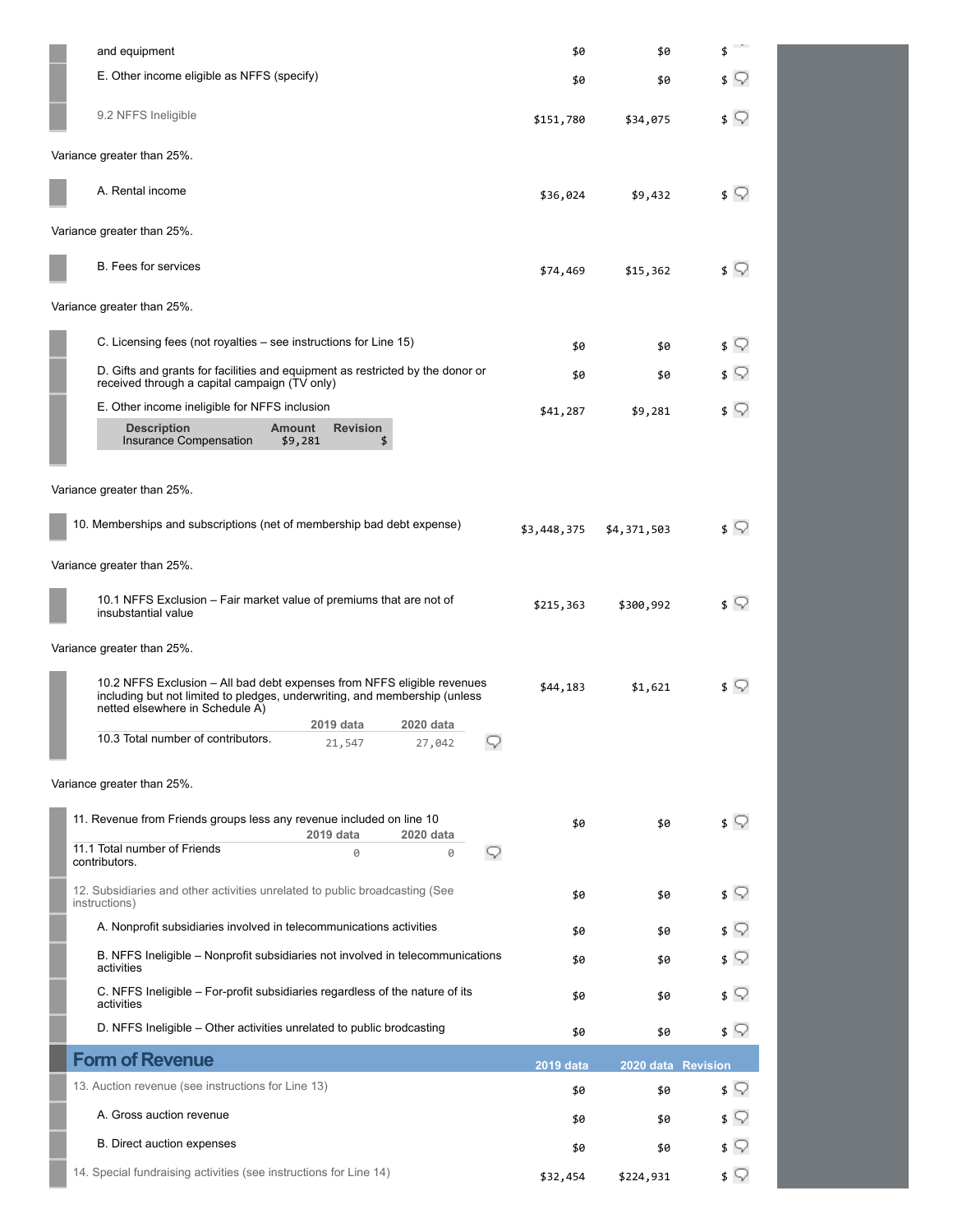| A. Gross special fundraising revenues                                                                                                        |                 | \$396,875   | \$359,459   | $\sqrt{ }$                          |
|----------------------------------------------------------------------------------------------------------------------------------------------|-----------------|-------------|-------------|-------------------------------------|
| B. Direct special fundraising expenses                                                                                                       |                 | \$364,421   | \$134,528   | $\sqrt{ }$                          |
| Variance greater than 25%.                                                                                                                   |                 |             |             |                                     |
| 15. Passive income                                                                                                                           |                 | \$207,159   | \$150,500   | \$ ़                                |
| A. Interest and dividends (other than on endowment funds)                                                                                    |                 | \$203,886   | \$150,500   | ≰ ू                                 |
| Variance greater than 25%.                                                                                                                   |                 |             |             |                                     |
| <b>B.</b> Royalties                                                                                                                          |                 | \$3,273     | \$0         | \$ ⊽                                |
| Variance greater than 25%.                                                                                                                   |                 |             |             |                                     |
| C. PBS or NPR pass-through copyright royalties                                                                                               |                 | \$0         | \$0         | \$ ़                                |
| 16. Gains and losses on investments, charitable trusts and gift annuities and sale<br>of other assets (other than endowment funds)           |                 | \$1,463,940 | \$1,176,549 | \$ ⊽                                |
| A. Gains from sales of property and equipment (do not report losses)                                                                         |                 | \$22,792    | \$0         | ≰ ू                                 |
| Variance greater than 25%.                                                                                                                   |                 |             |             |                                     |
| B. Realized gains/losses on investments (other than endowment funds)                                                                         |                 | \$32,902    | \$119,124   | \$ ⊽                                |
| Variance greater than 25%.                                                                                                                   |                 |             |             |                                     |
| C. Unrealized gains/losses on investments and actuarial gains/losses on<br>charitable trusts and gift annuities (other than endowment funds) |                 | \$1,408,246 | \$1,057,425 | \$ ़                                |
| 17. Endowment revenue                                                                                                                        |                 | \$0         | \$0         | \$ ़                                |
| A. Contributions to endowment principal                                                                                                      |                 | \$0         | \$0         | \$ ♡                                |
| B. Interest and dividends on endowment funds                                                                                                 |                 | \$0         | \$0         | \$ ़                                |
| C. Realized net investment gains and losses on endowment funds (if this is a<br>negative amount, add a hyphen, e.g., "-1,765")               |                 | \$0         | \$0         | \$ V                                |
| D. Unrealized net investment gains and losses on endowment funds (if this is<br>a negative amount, add a hyphen, e.g., "-1,765")             |                 | \$0         | \$0         | \$ V                                |
| 18. Capital fund contributions from individuals (see instructions)                                                                           |                 | \$6,411     | \$5,440     | $\sqrt{ }$                          |
| A. Facilities and equipment (except funds received from federal or public<br>broadcasting sources)                                           |                 | \$6,411     | \$5,440     | $\sqrt{ }$                          |
| <b>B.</b> Other                                                                                                                              |                 | \$0         | \$0         | $\sqrt{ }$                          |
| 19. Gifts and bequests from major individual donors<br>2019 data<br>2020 data                                                                |                 | \$1,767,027 | \$2,276,659 | $\mathfrak{s} \mathbin{\heartsuit}$ |
| 19.1 Total number of major individual<br>576<br>692<br>donors                                                                                | 9               |             |             |                                     |
| Variance greater than 25%.                                                                                                                   |                 |             |             |                                     |
| 20. Other Direct Revenue                                                                                                                     |                 |             |             | \$ ?                                |
| <b>Description</b><br><b>Amount</b>                                                                                                          | <b>Revision</b> | \$560,264   | \$319,207   |                                     |
| <b>YouTube Royalties</b><br>\$303,883<br><b>Exclusion Description</b><br><b>Amount</b><br><b>Revision</b>                                    | \$              |             |             |                                     |
| Other UBI (including the<br>\$303,883<br>\$<br>sale of advertising in<br>publications and other<br>media)                                    |                 |             |             |                                     |
| Sale of premiums and merch<br>\$15,324                                                                                                       | \$              |             |             |                                     |
| <b>Exclusion Description</b><br>Amount<br><b>Revision</b>                                                                                    |                 |             |             |                                     |

Sale of premiums  $$15,324$  \$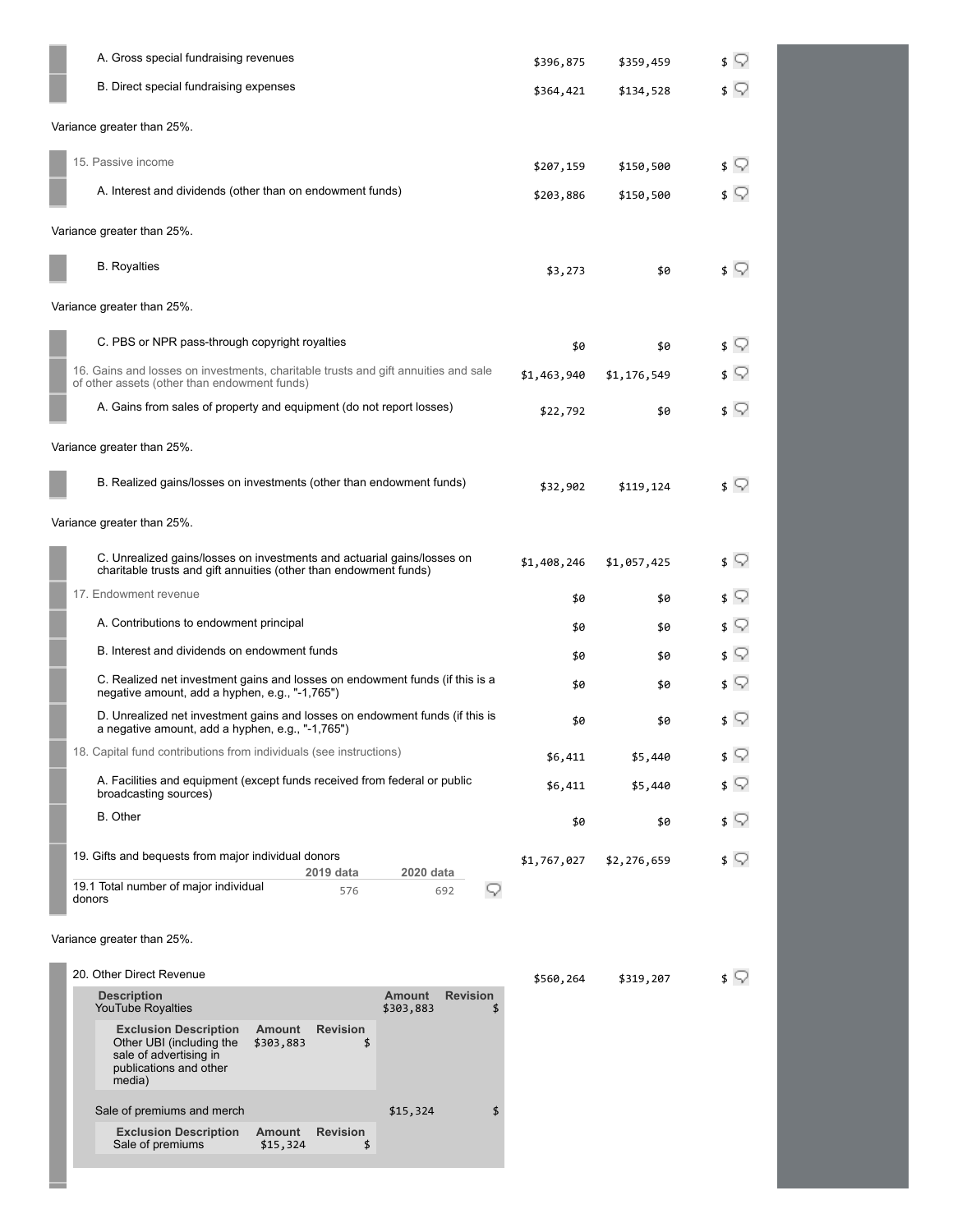| Line 21. Proceeds from the FCC Spectrum Incentive Auction, interest and<br>dividends earned on these funds, channel sharing revenues, and spectrum leases | \$0          | \$0          | s V        |
|-----------------------------------------------------------------------------------------------------------------------------------------------------------|--------------|--------------|------------|
| A. Proceeds from sale in spectrum auction                                                                                                                 | \$0          | \$0          | ≴ ⊽        |
| B. Interest and dividends earned on spectrum auction related revenue                                                                                      | \$0          | \$0          | $\sqrt{ }$ |
| C. Payments from spectrum auction speculators                                                                                                             | \$0          | \$0          | $\sqrt{ }$ |
| D. Channel sharing and spectrum leases revenues                                                                                                           | \$0          | \$0          | $\sqrt{ }$ |
| E. Spectrum repacking funds                                                                                                                               | \$0          | \$0          | $\sqrt{ }$ |
| 22. Total Revenue (Sum of lines 1 through 12, 13.A, 14.A, and 15 through 21)                                                                              | \$11,521,735 | \$12,357,651 | s Q        |

[Click here to view all NFFS Eligible revenue on Lines 3 through 9.](https://isis.cpb.org/ScheduleASupplement.aspx?report=1)

[Click here to view all NFFS Ineligible revenue on Lines 3 through 9.](https://isis.cpb.org/ScheduleASupplement.aspx?report=2)

| <b>Adjustments to Revenue</b>                                                                     | <b>2019 data</b> | 2020 data Revision |            |
|---------------------------------------------------------------------------------------------------|------------------|--------------------|------------|
| 23. Federal revenue from line 1.                                                                  | \$0              | \$1,366,915        | $\sqrt{ }$ |
| 24. Public broadcasting revenue from line 2.                                                      | \$516,281        | \$513,916          | \$ ?       |
| 25. Capital funds exclusion-TV (3.2D, 4.2D, 5.2D, 6.2D, 7.2D, 8.2D, 9.2D, 18A)                    | \$0              | \$0                | ≴ ⊊        |
| 26. Revenue on line 20 not meeting the source, form, purpose, or recipient criteria               | \$560,264        | \$319,207          | $\sqrt{ }$ |
| Variance greater than 25%.                                                                        |                  |                    |            |
| 27. Other automatic subtractions from total revenue                                               | \$2,267,423      | \$1,657,666        | \$ V       |
| A. Auction expenses - limited to the lesser of lines 13a or 13b                                   | \$0              | \$0                | s Q        |
| B. Special fundraising event expenses – limited to the lesser of lines 14a or<br>14b              | \$364,421        | \$134,528          | ≴ ⊊        |
| Variance greater than 25%.                                                                        |                  |                    |            |
| C. Gains from sales of property and equipment - line 16a                                          | \$22,792         | \$0                | ≰ ♀        |
| Variance greater than 25%.                                                                        |                  |                    |            |
| D. Realized gains/losses on investments (other than endowment funds) - line<br>16 <sub>b</sub>    | \$32,902         | \$119,124          | $\sqrt{ }$ |
| Variance greater than 25%.                                                                        |                  |                    |            |
| E. Unrealized investment and actuarial gains/losses (other than endowment<br>$funds$ ) – line 16c | \$1,408,246      | \$1,057,425        | s Q        |
| F. Realized and unrealized net investment gains/losses on endowment funds -<br>line 17c, line 17d | \$0              | \$0                | s Q        |
| G. Rental income (3.2A, 4.2A, 5.2A, 6.2A, 7.2A, 8.2A, 9.2A)                                       | \$36,024         | \$9,432            | \$ ?       |
| Variance greater than 25%.                                                                        |                  |                    |            |
| H. Fees for services (3.2B, 4.2B, 5.2B, 6.2B, 7.2B, 8.2B, 9.2B)                                   | \$94,531         | \$25,263           | s V        |
| Variance greater than 25%.                                                                        |                  |                    |            |
| I. Licensing Fees (3.2C, 4.2C, 5.2C, 6.2C, 7.2C, 8.2C, 9.2C)                                      | \$0              | \$0                | ≴ ⊊        |
| J. Other revenue ineligible as NFFS (3.2E, 4.2E, 5.2E, 6.2E, 7.2E, 8.2E, 9.2E)                    | \$48,961         | \$9,281            | \$ ∑       |
| Variance greater than 25%.                                                                        |                  |                    |            |
| K. FMV of high-end premiums (Line 10.1)                                                           | \$215,363        | \$300,992          | \$ V       |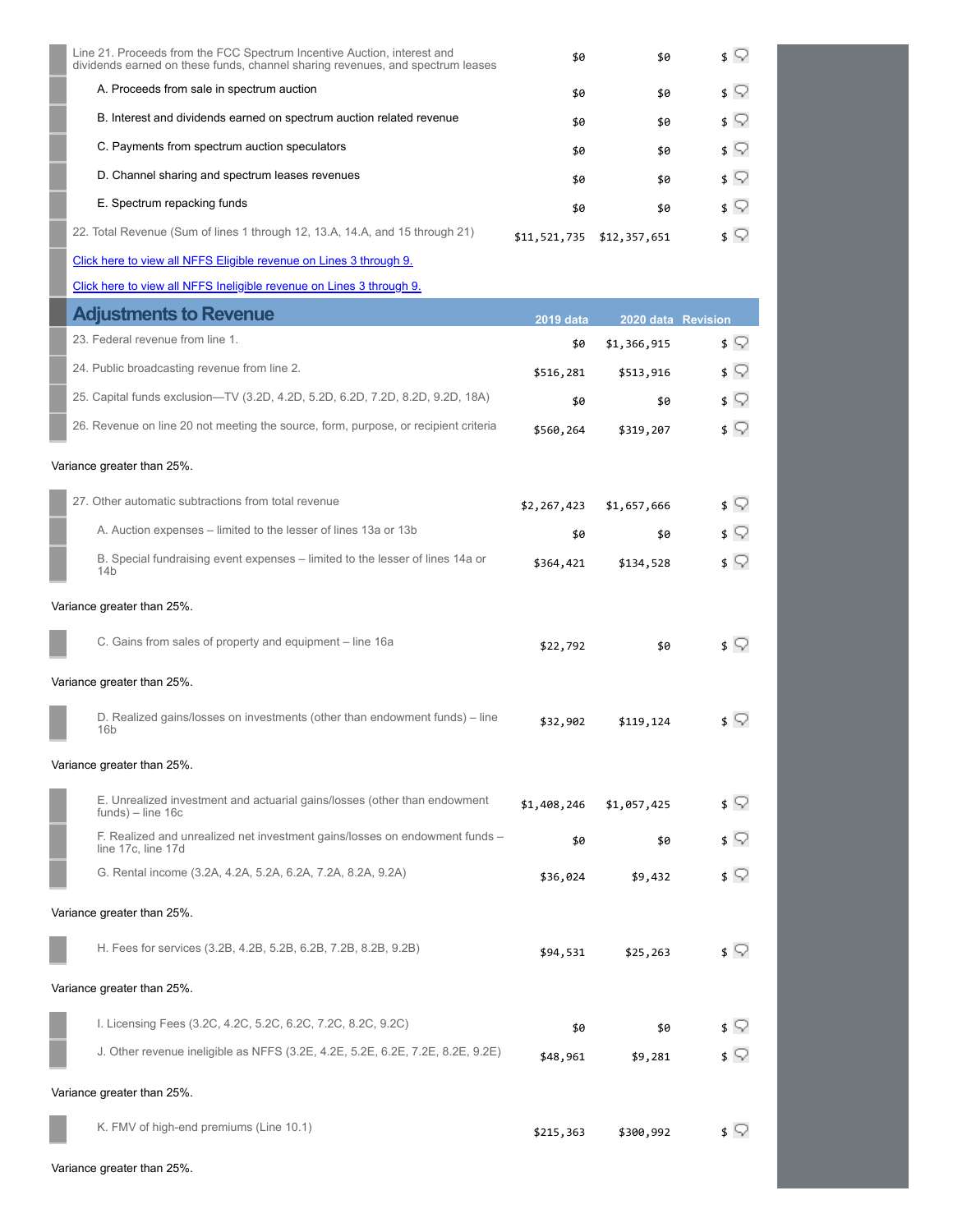|                                                                    | L. All bad debt expenses from NFFS eligible revenues including but not limited<br>to pledges, underwriting, and membership (Line 10.2)                   |                                   |               | \$44,183         | \$1,621          | $\sqrt{ }$                               |                 |                                           |
|--------------------------------------------------------------------|----------------------------------------------------------------------------------------------------------------------------------------------------------|-----------------------------------|---------------|------------------|------------------|------------------------------------------|-----------------|-------------------------------------------|
| Variance greater than 25%.                                         |                                                                                                                                                          |                                   |               |                  |                  |                                          |                 |                                           |
| 12.C, 12.D)                                                        | M. Revenue from subsidiaries and other activities ineligible as NFFS (12.B,                                                                              |                                   |               | \$0              | \$0              | $\sqrt{ }$                               |                 |                                           |
|                                                                    | N. Proceeds from spectrum auction and related revenues from line 21.                                                                                     |                                   |               | \$0              | \$0              | $\sqrt{ }$                               |                 |                                           |
|                                                                    | 28. Total Direct Nonfederal Financial Support (Line 22 less Lines 23 through<br>27). (Forwards to line 1 of the Summary of Nonfederal Financial Support) |                                   |               | \$8,177,767      | \$8,499,947      | $\sqrt{ }$                               |                 |                                           |
| Comments                                                           |                                                                                                                                                          |                                   |               |                  |                  |                                          |                 |                                           |
| <b>Comment</b>                                                     | <b>Name</b>                                                                                                                                              | <b>Date</b>                       | <b>Status</b> |                  |                  |                                          |                 |                                           |
| Covid relief                                                       | <b>Cyrus Despres</b>                                                                                                                                     | 8/9/2021                          | Note          |                  |                  |                                          |                 |                                           |
| CPB CARES Act Covid<br>relief                                      | <b>Cyrus Despres</b>                                                                                                                                     | 8/9/2021                          | Note          |                  |                  |                                          |                 |                                           |
| <b>Schedule B WorkSheet</b><br><b>KEXP-FM(5212)</b><br>Seattle, WA |                                                                                                                                                          |                                   |               |                  |                  |                                          |                 |                                           |
| <b>Comments</b>                                                    |                                                                                                                                                          |                                   |               |                  |                  |                                          |                 |                                           |
| <b>Comment</b>                                                     | <b>Name</b>                                                                                                                                              | <b>Date</b>                       | <b>Status</b> |                  |                  |                                          |                 |                                           |
| <b>Occupancy List</b><br><b>KEXP-FM(5212)</b><br>Seattle, WA       |                                                                                                                                                          |                                   |               |                  |                  |                                          |                 |                                           |
|                                                                    |                                                                                                                                                          | <b>Type of Occupancy Location</b> |               |                  | <b>Value</b>     |                                          |                 |                                           |
| <b>Schedule B Totals</b><br><b>KEXP-FM(5212)</b><br>Seattle, WA    |                                                                                                                                                          |                                   |               |                  |                  |                                          |                 |                                           |
|                                                                    |                                                                                                                                                          |                                   | 2019 data     | <b>2020 data</b> |                  |                                          |                 |                                           |
| 1. Total support activity benefiting station                       |                                                                                                                                                          |                                   | \$            |                  | \$0              | $\overline{\mathcal{F}}$                 |                 |                                           |
| 2. Occupancy value                                                 |                                                                                                                                                          |                                   |               |                  | \$0              | \$<br>9                                  |                 |                                           |
| recovery, assessment, etc.                                         | 3. Deductions: Fees paid to the licensee for overhead                                                                                                    |                                   | \$            |                  | \$0              | $^{\frac{3}{2}}$                         |                 |                                           |
|                                                                    | 4. Deductions: Support shown on lines 1 and 2 in excess<br>of revenue reported in financial statements.                                                  |                                   | \$            |                  | \$0              | $^{\frac{5}{2}}$                         |                 |                                           |
|                                                                    | 5. Total Indirect Administrative Support (Forwards to Line 2<br>of the Summary of Nonfederal Financial Support)                                          |                                   | \$            |                  | \$0              | $\overline{\mathcal{F}}$                 |                 |                                           |
|                                                                    | 6. Please enter an institutional type code for your licensee.                                                                                            |                                   |               |                  | 9                |                                          |                 |                                           |
| Comments                                                           |                                                                                                                                                          |                                   |               |                  |                  |                                          |                 |                                           |
| <b>Comment</b>                                                     | <b>Name</b>                                                                                                                                              | <b>Date</b>                       | <b>Status</b> |                  |                  |                                          |                 |                                           |
| <b>Schedule C</b><br><b>KEXP-FM(5212)</b><br>Seattle, WA           |                                                                                                                                                          |                                   |               |                  |                  |                                          |                 |                                           |
|                                                                    |                                                                                                                                                          |                                   |               |                  | <b>2019 data</b> | <b>Donor</b><br>Code<br><b>2020 data</b> | <b>Revision</b> |                                           |
| 1. PROFESSIONAL SERVICES (must be eligible as NFFS)                |                                                                                                                                                          |                                   |               |                  | \$53,500         |                                          | \$59,500        | $\sqrt[3]{\mathbb{Q}}$                    |
| A. Legal                                                           |                                                                                                                                                          |                                   |               |                  | \$0              |                                          | \$0<br>\$       |                                           |
|                                                                    |                                                                                                                                                          |                                   |               |                  | BS<br>\$4,500    |                                          | \$0             | 9<br>$^{\mathrm{\$}}\mathbin{\subsetneq}$ |
| B. Accounting and/or auditing                                      |                                                                                                                                                          |                                   |               |                  |                  |                                          |                 |                                           |
| Variance greater than 25%.                                         |                                                                                                                                                          |                                   |               |                  |                  |                                          |                 |                                           |
|                                                                    |                                                                                                                                                          |                                   |               |                  |                  |                                          |                 |                                           |
| C. Engineering                                                     |                                                                                                                                                          |                                   |               |                  | \$0              |                                          | \$0             |                                           |

| iOS and Apple TV app development services | \$19,500 |  |
|-------------------------------------------|----------|--|
| Android app development services          | \$40,000 |  |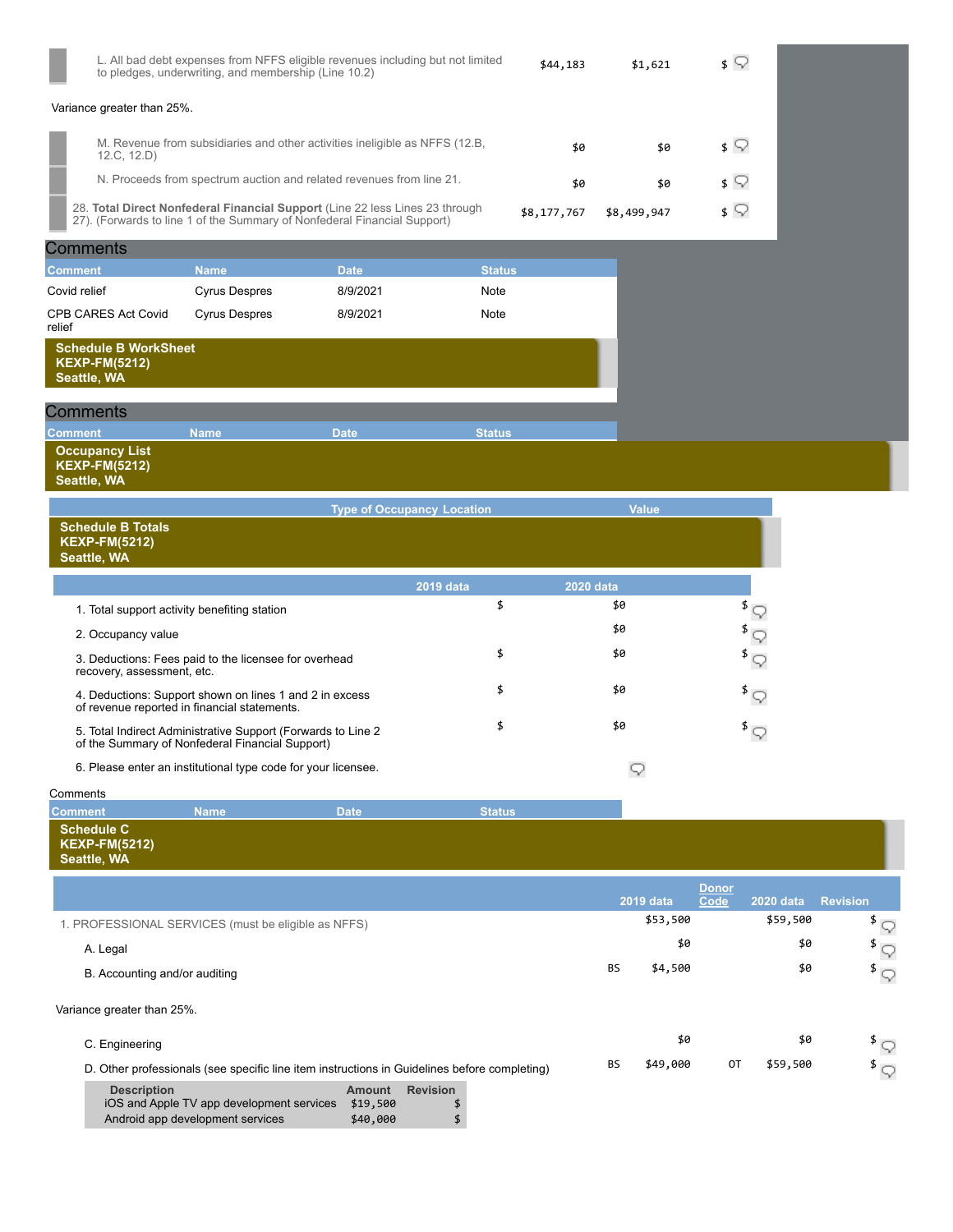|                                                                                                                                                                                | <b>Donor</b> |                  |           |                  |                                  |
|--------------------------------------------------------------------------------------------------------------------------------------------------------------------------------|--------------|------------------|-----------|------------------|----------------------------------|
|                                                                                                                                                                                |              | <b>2019 data</b> | Code      | <b>2020 data</b> | <b>Revision</b>                  |
| Variance greater than 25%.                                                                                                                                                     |              |                  |           |                  |                                  |
| 2. GENERAL OPERATIONAL SERVICES (must be eligible as NFFS)                                                                                                                     |              | \$240,000        |           | \$69,120         | $\sqrt[3]{\mathbb{Q}}$           |
| A. Annual rental value of space (studios, offices, or tower facilities)                                                                                                        | LG           | \$228,000        | LG        | \$58,140         | $^{\frac{3}{2}}$                 |
| B. Annual value of land used for locating a station-owned transmission tower                                                                                                   |              | \$0              |           | \$0              | $\sqrt[3]{\mathbb{Q}}$           |
| C. Station operating expenses                                                                                                                                                  | ΒS           | \$12,000         | BS        | \$10,980         | \$<br>Q                          |
| D. Other (see specific line item instructions in Guidelines before completing)                                                                                                 |              | \$0              |           | \$0              | $\sqrt[3]{5}$                    |
| 3. OTHER SERVICES (must be eligible as NFFS)                                                                                                                                   |              | \$0              |           | \$0              | $\sqrt[3]{\mathbb{Q}}$           |
| A. ITV or educational radio                                                                                                                                                    |              | \$0              |           | \$0              | \$<br>9                          |
| B. State public broadcasting agencies (APBC, FL-DOE, eTech Ohio)                                                                                                               |              | \$0              |           | \$0              | \$<br>Q                          |
| C. Local advertising                                                                                                                                                           |              | \$0              |           | \$0              | \$<br>9                          |
| D. National advertising                                                                                                                                                        |              | \$0              |           | \$0              | \$<br>9                          |
| 4. Total in-kind contributions - services and other assets eligible as NFFS (sum of lines 1 through 3),<br>forwards to Line 3a. of the Summary of Nonfederal Financial Support |              | \$293,500        |           | \$128,620        | \$<br>9                          |
| Variance greater than 25%.                                                                                                                                                     |              |                  |           |                  |                                  |
| 5. IN-KIND CONTRIBUTIONS INELIGIBLE AS NFFS                                                                                                                                    |              | \$2,404,586      |           | \$2,085,050      | $\sqrt[3]{5}$                    |
| A. Compact discs, records, tapes and cassettes                                                                                                                                 |              | \$0              |           | \$0              | \$<br>9                          |
| B. Exchange transactions                                                                                                                                                       |              | \$0              |           | \$0              | \$<br>Q                          |
| C. Federal or public broadcasting sources                                                                                                                                      |              | SU \$1,795,064   |           | SU \$1,655,145   | \$<br>9                          |
| D. Fundraising related activities                                                                                                                                              | BS           | \$95,496         | BS        | \$14,597         | \$<br>9                          |
| E. ITV or educational radio outside the allowable scope of approved activities                                                                                                 |              | \$0              |           | \$0              | \$<br>9                          |
| F. Local productions                                                                                                                                                           | BS           | \$20,120         | BS        | \$99,012         | \$<br>9                          |
| G. Program supplements                                                                                                                                                         |              | \$0              |           | \$0              | \$<br>9                          |
| H. Programs that are nationally distributed                                                                                                                                    |              | \$0              |           | \$0              | \$<br>9                          |
| I. Promotional items                                                                                                                                                           |              | \$0              | <b>BS</b> | \$3,800          | \$<br>9                          |
| J. Regional organization allocations of program services                                                                                                                       |              | \$0              |           | \$0              | \$<br>9                          |
| K. State PB agency allocations other than those allowed on line 3(b)                                                                                                           |              | \$0              |           | \$0              | \$<br>9                          |
| L. Services that would not need to be purchased if not donated                                                                                                                 | 0T           | \$4,050          |           | \$0              | $^{\rm \mathsf{S}}$ $\heartsuit$ |
| Variance greater than 25%.                                                                                                                                                     |              |                  |           |                  |                                  |
| M. Other                                                                                                                                                                       | ВS           | \$489,856        | BS        | \$312,496        | $\sqrt[3]{\mathbb{Q}}$           |
| <b>Description</b><br><b>Revision</b><br><b>Amount</b><br>graphic designservices lacking sufficient documentation<br>\$7,000<br>\$                                             |              |                  |           |                  |                                  |

graphic design and marketing services lacking sufficient documentation \$256,000 \$ volunteer photography services lacking evidence of valuation  $$3,715$  \$ gift cards for employee and volunteer appreciation  $$25,500$  \$ local advertising lacking sufficient documentation  $$1,050$  \$1 other ineligible lacking sufficient documentation \$19,231 \$

6. Total in-kind contributions - services and other assets (line 4 plus line 5), forwards to Schedule F, line 1c. Must agree with in-kind contributions recognized as revenue in the AFS.

**Comments Comment Name Date Date Status Schedule D KEXP-FM(5212) Seattle, WA 2019 data Donor Codeb Revision**<br>**Code 20**<br>**Code Code 2**<br>**C** 1. Land (must be eligible as NFFS)  $$9$   $$9$ 

\$2,698,086 \$2,213,670 \$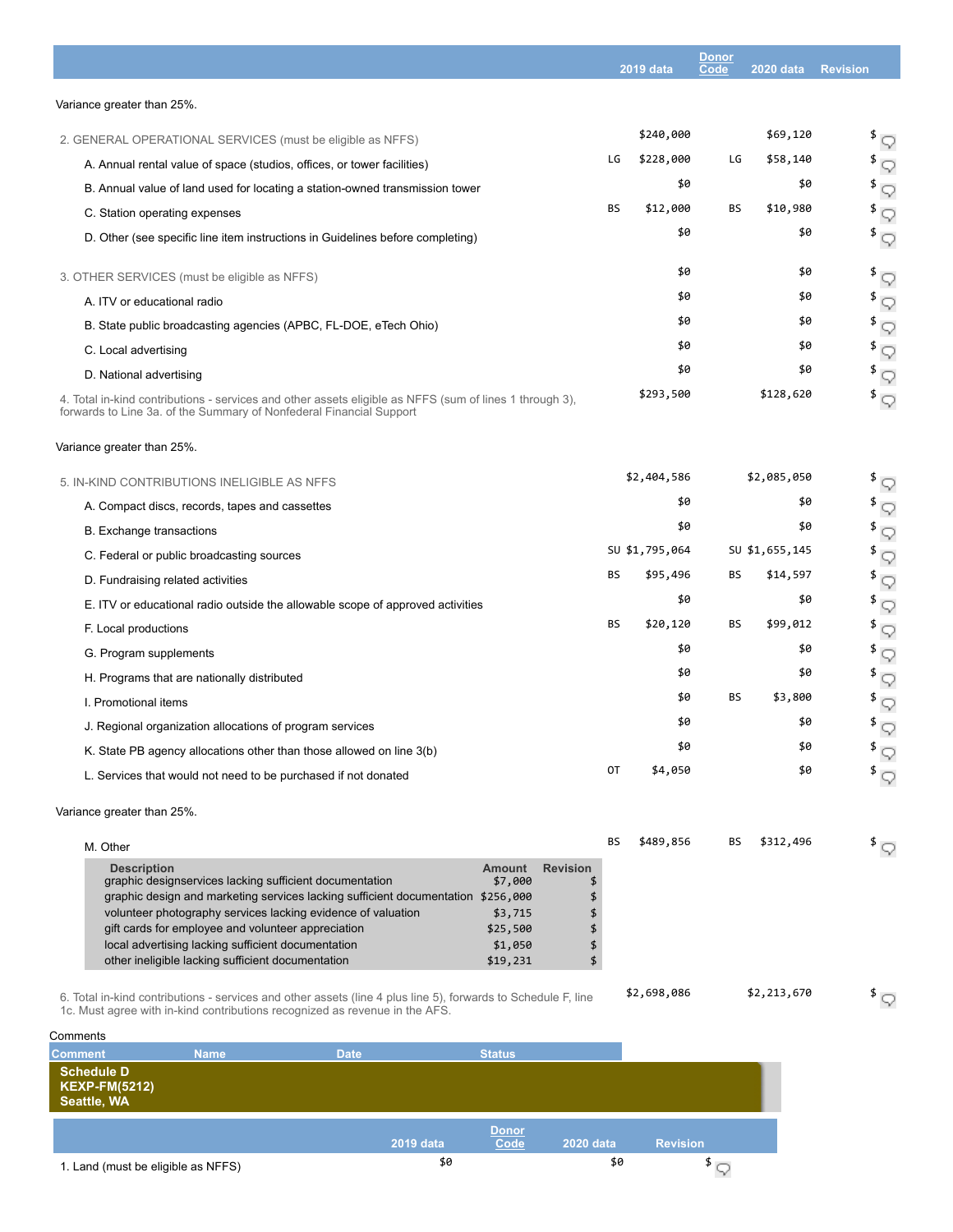|                                                                                                                                                                                | 2019 data | <b>Donor</b><br>Code | <b>2020 data</b> | <b>Revision</b>                                                          |
|--------------------------------------------------------------------------------------------------------------------------------------------------------------------------------|-----------|----------------------|------------------|--------------------------------------------------------------------------|
| 2. Building (must be eligible as NFFS)                                                                                                                                         | \$0       |                      | \$0              |                                                                          |
| 3. Equipment (must be eligible as NFFS)                                                                                                                                        | \$0       |                      | \$0              |                                                                          |
| 4. Vehicle(s) (must be eligible as NFFS)                                                                                                                                       | \$0       |                      | \$0              |                                                                          |
| 5. Other (specify) (must be eligible as NFFS)                                                                                                                                  | \$0       |                      | \$0              |                                                                          |
| 6. Total in-kind contributions - property and equipment eligible<br>as NFFS (sum of lines 1 through 5), forwards to Line 3b. of<br>the Summary of Nonfederal Financial Support | \$0       |                      | \$0              | $^{\frac{3}{2}}\nabla$                                                   |
| 7. IN-KIND CONTRIBUTIONS INELIGIBLE AS NFFS                                                                                                                                    | \$0       |                      | \$0              |                                                                          |
| a) Exchange transactions                                                                                                                                                       | \$0       |                      | \$0              |                                                                          |
| b) Federal or public broadcasting sources                                                                                                                                      | \$0       |                      | \$0              | $\begin{smallmatrix} \sharp & \circ \\ \sharp & \circ \end{smallmatrix}$ |
| c) TV only—property and equipment that includes new<br>facilities (land and structures), expansion of existing<br>facilities and acquisition of new equipment                  | \$0       |                      | \$0              | $\sqrt[3]{\mathbb{Q}}$                                                   |
| d) Other (specify)                                                                                                                                                             | \$0       |                      | \$0              | $\sqrt[3]{\mathbb{Q}}$                                                   |
| 8. Total in-kind contributions - property and equipment (line 6)<br>plus line 7), forwards to Schedule F, line 1d. Must agree with                                             | \$0       |                      | \$0              |                                                                          |

in-kind contributions recognized as revenue in the AFS.

## **Comments**

## **Comment Name Date Date Status Schedule E KEXP-FM(5212) Seattle, WA**

| <b>EXPENSES</b><br>(Operating and non-operating) |                                      |             |                  |                 |  |
|--------------------------------------------------|--------------------------------------|-------------|------------------|-----------------|--|
|                                                  | <b>PROGRAM SERVICES</b>              | 2019 data   | <b>2020 data</b> | <b>Revision</b> |  |
| $+$                                              | 1. Programming and production        | \$7,301,042 | \$6,847,734      | $\sqrt{ }$      |  |
|                                                  | A. Restricted Radio CSG              | \$192,859   | \$109,651        | $\sqrt{ }$      |  |
|                                                  | <b>B. Unrestricted Radio CSG</b>     | \$232,053   | \$107,536        | $\sqrt{ }$      |  |
|                                                  | C. Other CPB Funds                   | \$0         | \$75,000         | $\sqrt{ }$      |  |
|                                                  | D. All non-CPB Funds                 | \$6,876,130 | \$6,555,547      | $\sqrt{ }$      |  |
|                                                  | 2. Broadcasting and engineering      | \$1,214,505 | \$1,221,762      | $\sqrt{ }$      |  |
|                                                  | A. Restricted Radio CSG              | \$0         | \$0              | $\sqrt{ }$      |  |
|                                                  | <b>B. Unrestricted Radio CSG</b>     | \$65,887    | \$77,026         | $\sqrt{ }$      |  |
|                                                  | C. Other CPB Funds                   | \$0         | \$0              | $\sqrt{ }$      |  |
|                                                  | D. All non-CPB Funds                 | \$1,148,618 | \$1,144,736      | $\sqrt{ }$      |  |
|                                                  | 3. Program information and promotion | \$545,895   | \$388,331        | $\sqrt{ }$      |  |
|                                                  | A. Restricted Radio CSG              | \$0         | \$0              | $\sqrt{ }$      |  |
|                                                  | <b>B. Unrestricted Radio CSG</b>     | \$75,046    | \$791            | $\sqrt{ }$      |  |
|                                                  | C. Other CPB Funds                   | \$0         | \$0              | $\sqrt{ }$      |  |
|                                                  | D. All non-CPB Funds                 | \$470,849   | \$387,540        | $\sqrt{ }$      |  |
|                                                  | <b>SUPPORT SERVICES</b>              | 2019 data   | <b>2020 data</b> | <b>Revision</b> |  |
|                                                  | 4. Management and general            | \$725,220   | \$830,023        | $\sqrt{ }$      |  |
|                                                  | A. Restricted Radio CSG              | \$0         | \$0              | ≴ ⊊             |  |
|                                                  | <b>B. Unrestricted Radio CSG</b>     | \$221,842   | \$7,865          | $\sqrt{ }$      |  |
|                                                  | C. Other CPB Funds                   | \$0         | \$0              | $\sqrt{ }$      |  |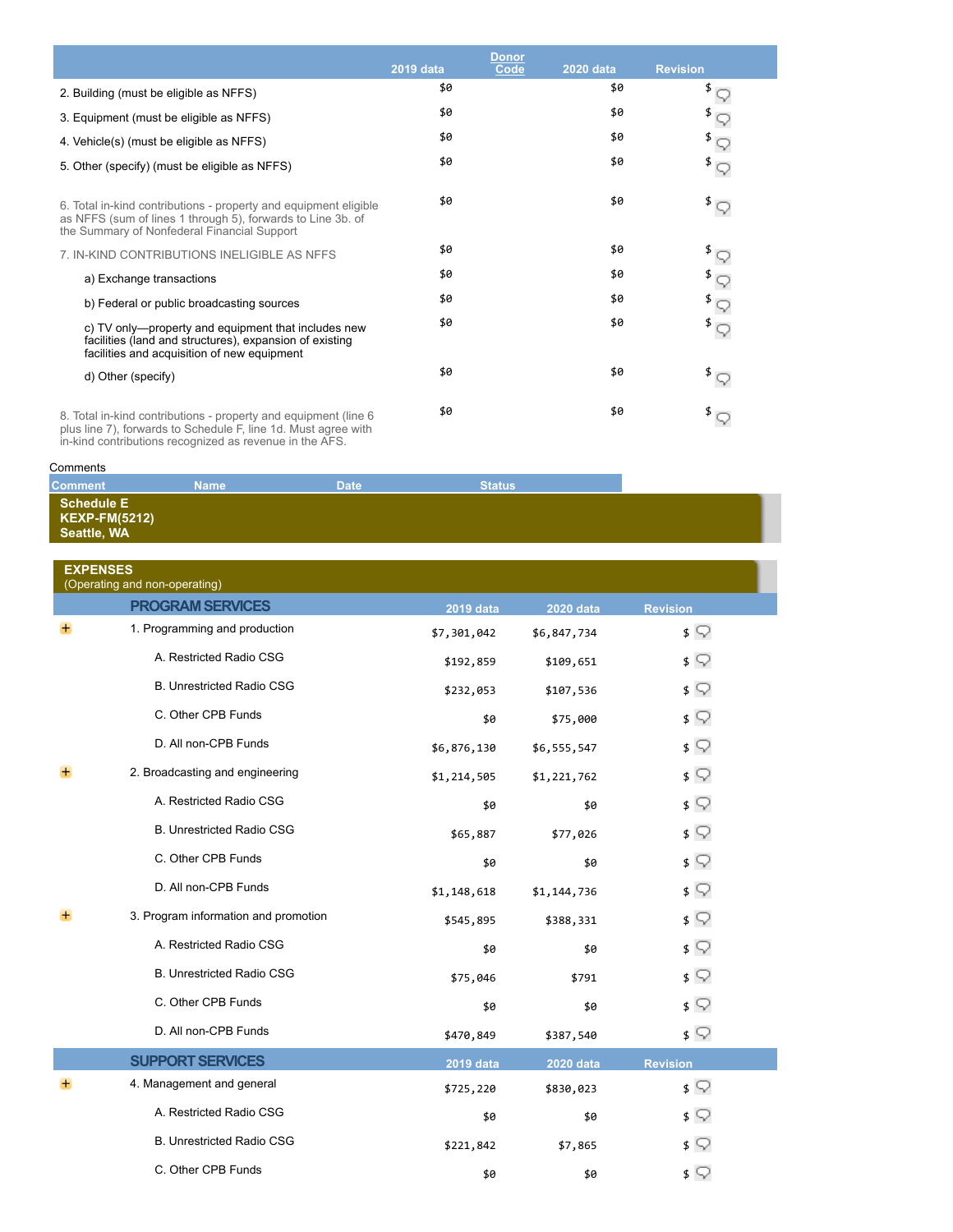|   | <b>PROGRAM SERVICES</b>                                                                              | <b>2019 data</b> | <b>2020 data</b> | <b>Revision</b>           |
|---|------------------------------------------------------------------------------------------------------|------------------|------------------|---------------------------|
|   | D. All non-CPB Funds                                                                                 | \$503,378        | \$822,158        | $\sqrt{ }$                |
| + | 5. Fund raising and membership development                                                           | \$2,770,145      | \$2,967,541      | ≴ ⊊                       |
|   | A. Restricted Radio CSG                                                                              | \$0              | \$0              | $\sqrt{ }$                |
|   | <b>B. Unrestricted Radio CSG</b>                                                                     | \$0              | \$19,333         | $\sqrt{ }$                |
|   | C. Other CPB Funds                                                                                   | \$0              | \$0              | $\sqrt{ }$                |
|   | D. All non-CPB Funds                                                                                 | \$2,770,145      | \$2,948,208      | $\sqrt{ }$                |
|   | 6. Underwriting and grant solicitation                                                               | \$1,149,666      | \$1,128,746      | $\sqrt{ }$                |
|   | A. Restricted Radio CSG                                                                              | \$0              | \$0              | $\sqrt{ }$                |
|   | <b>B. Unrestricted Radio CSG</b>                                                                     | \$0              | \$13,566         | $\sqrt{ }$                |
|   | C. Other CPB Funds                                                                                   | \$0              | \$0              | $\sqrt{ }$                |
|   | D. All non-CPB Funds                                                                                 | \$1,149,666      | \$1,115,180      | $\sqrt{ }$                |
|   | 7. Depreciation and amortization (if not allocated to<br>functional categories in lines 1 through 6) | \$0              | \$0              | $\sqrt{ }$                |
|   | A. Restricted Radio CSG                                                                              | \$0              | \$0              | $\sqrt{ }$                |
|   | <b>B. Unrestricted Radio CSG</b>                                                                     | \$0              | \$0              | \$ Q                      |
|   | C. Other CPB Funds                                                                                   | \$0              | \$0              | $\mathfrak{s} \mathbb{Q}$ |
|   | D. All non-CPB Funds                                                                                 | \$0              | \$0              | $\sqrt{ }$                |
|   | 8. Total Expenses (sum of lines 1 to 7) must<br>agree with audited financial statements              | \$13,706,473     | \$13,384,137     | $\sqrt{ }$                |
|   | A. Total Restricted Radio CSG (sum of Lines<br>1.A, 2.A, 3.A, 4.A, 5.A, 6.A, 7.A)                    | \$192,859        | \$109,651        | $\sqrt{ }$                |
|   | B. Total Unrestricted Radio CSG (sum of Lines<br>1.B, 2.B, 3.B, 4.B, 5.B, 6.B, 7.B)                  | \$594,828        | \$226,117        | $\sqrt{ }$                |
|   | C. Total Other CPB Funds (sum of Lines 1.C,<br>2.C, 3.C, 4.C, 5.C, 6.C, 7.C)                         | \$0              | \$75,000         | $\sqrt{ }$                |
|   | D. Total All non-CPB Funds (sum of Lines 1.D,<br>2.D, 3.D, 4.D, 5.D, 6.D, 7.D)                       | \$12,918,786     | \$12,973,369     | $\sqrt{ }$                |
|   | <b>INVESTMENT IN CAPITAL ASSETS</b>                                                                  |                  |                  |                           |

| INVESTMENT IN CAPITAL ASSETS<br>Cost of capital assets purchased or donated   |              |                  |                                       |  |
|-------------------------------------------------------------------------------|--------------|------------------|---------------------------------------|--|
|                                                                               | 2019 data    | <b>2020 data</b> | <b>Revision</b>                       |  |
| 9. Total capital assets purchased or donated                                  | \$910,460    | \$203,215        | $\frac{1}{2}$                         |  |
| 9a. Land and buildings                                                        | \$709,968    | \$0              | $\mathfrak{s} \; \mathbb{\heartsuit}$ |  |
| 9b. Equipment                                                                 | \$176,582    | \$203,215        | $\sqrt{2}$                            |  |
| 9c. All other                                                                 | \$23,910     | \$0              | $\sqrt{2}$                            |  |
| 10. Total expenses and investment in<br>capital assets (Sum of lines 8 and 9) | \$14,616,933 | \$13,587,352     | $\frac{1}{2}$                         |  |

|          | <b>Additional Information</b><br>(Lines $11 + 12$ must equal line 8 and Lines $13 + 14$ must equal line 9) |                  |              |                 |
|----------|------------------------------------------------------------------------------------------------------------|------------------|--------------|-----------------|
|          |                                                                                                            | <b>2019 data</b> | 2020 data    | <b>Revision</b> |
|          | 11. Total expenses (direct only)                                                                           | \$11,590,848     | \$11,529,889 | $\sqrt{2}$      |
|          | 12. Total expenses (indirect and in-kind)                                                                  | \$2,115,625      | \$1,854,248  | $\sqrt{2}$      |
|          | 13. Investment in capital assets (direct only)                                                             | \$910,460        | \$203,215    | $\sqrt{2}$      |
|          | 14. Investment in capital assets (indirect and in-<br>kind)                                                | \$0              | \$0          | \$ V            |
| Comments |                                                                                                            |                  |              |                 |

| <b>Comment</b> | lame | Date | itatus |
|----------------|------|------|--------|
|                |      |      |        |